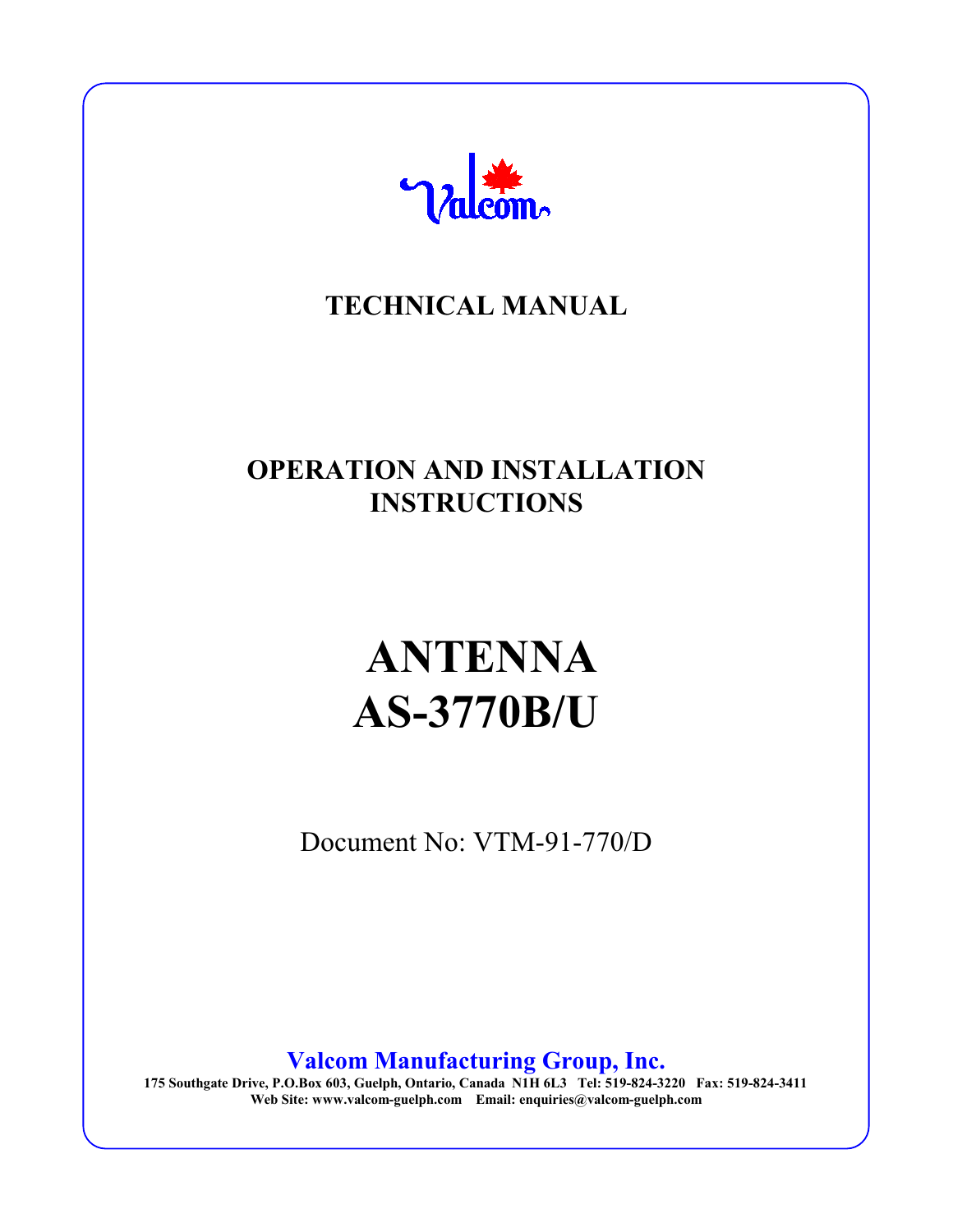#### RECORD OF CHANGES

| <b>CHANGE</b><br><b>NUMBER</b> | <b>DATE</b> | <b>TITLE OF BRIEF</b><br><b>DESCRIPTION</b> | <b>ENTERED</b><br><b>BY</b> |  |
|--------------------------------|-------------|---------------------------------------------|-----------------------------|--|
| $\mathbf{A}$                   | Mar 2004    | <b>General Formatting Edits</b>             | Jason Soper                 |  |
| $\bf{B}$                       | Aug 2007    | <b>Added Maintenance Section</b>            | Jason Soper                 |  |
| $\mathcal{C}$                  | Nov 2013    | Various minor improvements                  | Jason Soper                 |  |
| $\mathbf D$                    | Nov 2014    | Fixed reference to 5/8 hardware             | Jason Soper                 |  |
|                                |             |                                             |                             |  |
|                                |             |                                             |                             |  |
|                                |             |                                             |                             |  |
|                                |             |                                             |                             |  |
|                                |             |                                             |                             |  |
|                                |             |                                             |                             |  |
|                                |             |                                             |                             |  |
|                                |             |                                             |                             |  |
|                                |             |                                             |                             |  |
|                                |             |                                             |                             |  |
|                                |             |                                             |                             |  |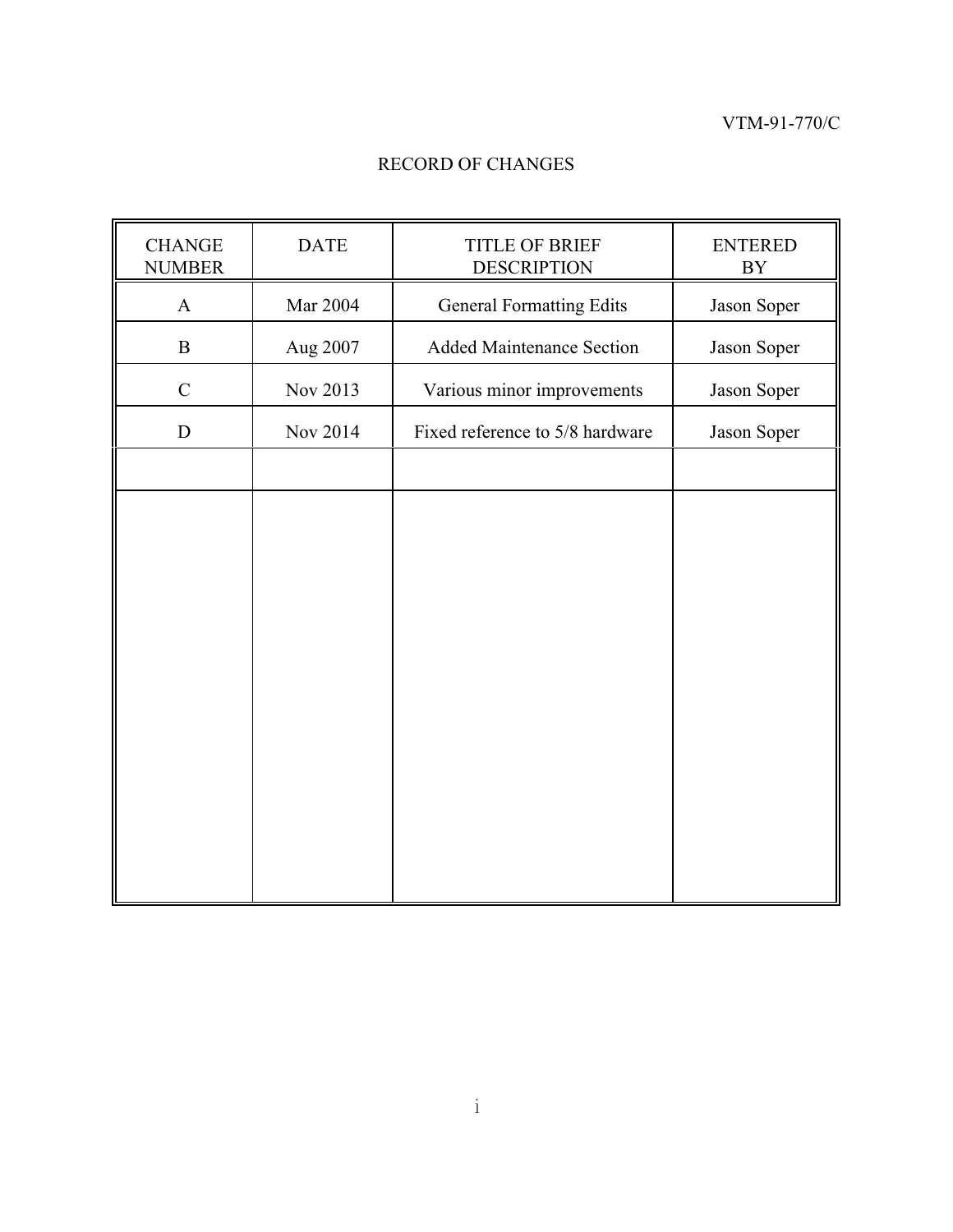#### **TABLE OF CONTENTS**

| Section | Page |
|---------|------|
|---------|------|

| -1             | <b>GENERAL INFORMATION AND SAFETY PRECAUTIONS</b> |     |
|----------------|---------------------------------------------------|-----|
|                | $1 - 1$                                           |     |
|                | $1 - 2$                                           |     |
|                | $1 - 3$                                           |     |
|                | $1 - 4$                                           |     |
|                | $1-5$                                             |     |
|                | $1-6$                                             |     |
|                | $1 - 7$                                           |     |
| $\overline{2}$ |                                                   |     |
|                | $2 - 1$                                           |     |
|                | $2 - 2$                                           |     |
|                | $2 - 3$                                           |     |
|                |                                                   |     |
|                |                                                   |     |
|                |                                                   |     |
|                |                                                   |     |
|                |                                                   |     |
|                |                                                   |     |
|                |                                                   |     |
| $\overline{3}$ |                                                   |     |
|                | $3-1$                                             |     |
|                | $3 - 2$                                           |     |
|                | $3 - 3$                                           |     |
|                |                                                   |     |
| $\overline{4}$ |                                                   |     |
|                | $4 - 1$                                           |     |
|                | $4 - 2$                                           |     |
|                | $4 - 3$                                           |     |
|                | $4 - 4$                                           |     |
|                | $4 - 5$                                           |     |
|                | $4-6$                                             |     |
|                | $4 - 7$                                           |     |
| 5              |                                                   | 10  |
|                | $5-1$                                             | -10 |
|                | $5 - 2$                                           |     |
|                |                                                   |     |
| 6              |                                                   | -11 |
|                | $6-1$                                             |     |
|                | $6 - 2$                                           |     |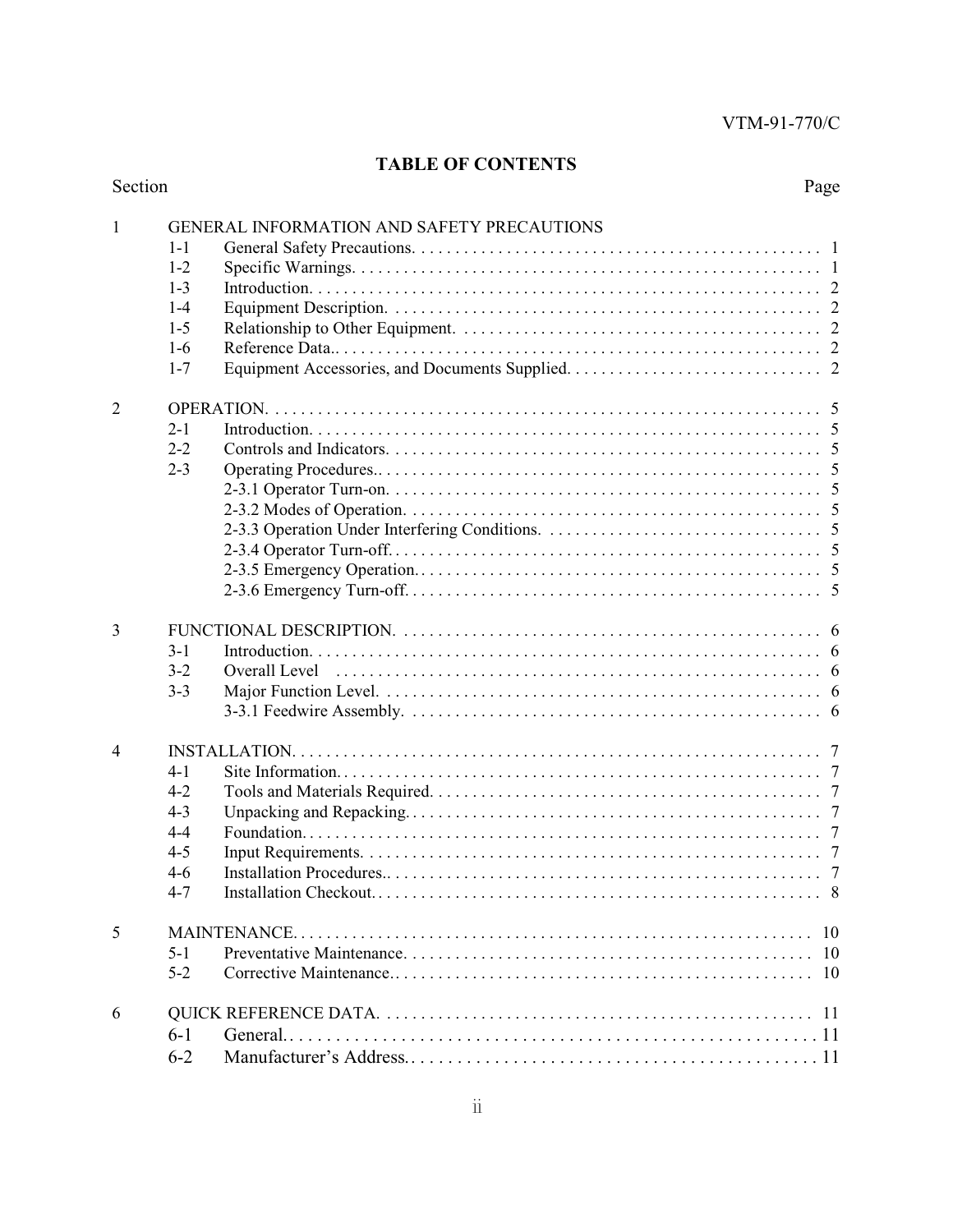#### **LIST OF ILLUSTRATIONS**

| Figure  | Page |
|---------|------|
| $4 - 1$ |      |

#### **LIST OF TABLES**

| Table | Page |  |
|-------|------|--|
|       |      |  |
|       |      |  |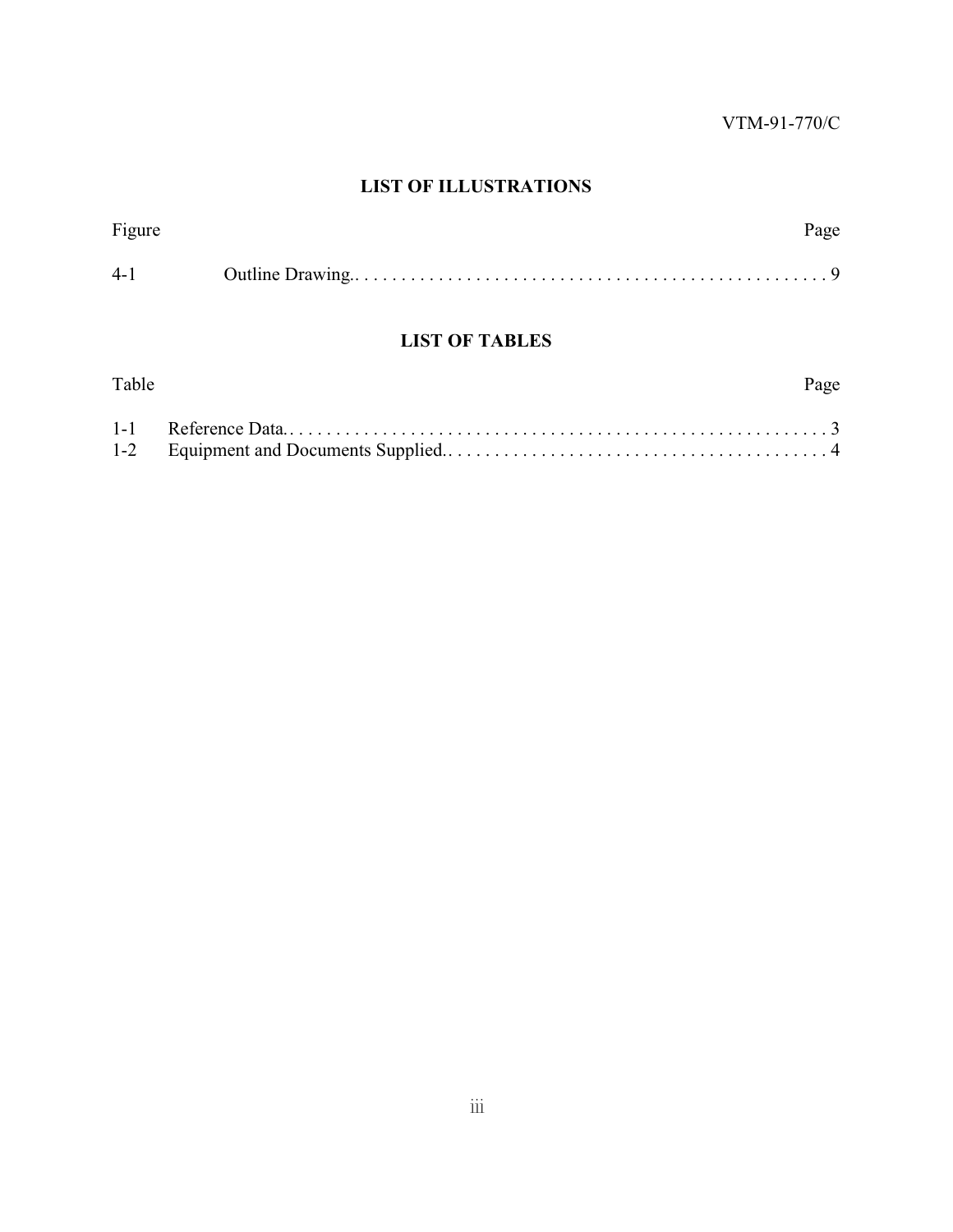#### **GENERAL INFORMATION AND SAFETY PRECAUTIONS**

#### **1-1. GENERAL SAFETY PRECAUTIONS**

The following general safety precautions are not related to any specific procedures and therefore do not appear elsewhere in this publication. These are recommended precautions that personnel must understand and apply during many phases of operation and maintenance.

### WARNING

Keep away from live circuits. Operating personnel must at all times observe all safety regulations, to prevent serious injury or death due to electrical shock.

Do not service or adjust alone. Under no circumstances should any person service or adjust the equipment except in the presence of someone who is capable of rendering aid.

Personnel working with or near high voltages should be familiar with modern methods of resuscitation.

#### **1-2 SPECIFIC WARNINGS**

The following specific precautions are related to inspecting and removing the antenna.

#### WARNING

Ensure that the transmitting equipment is de-energized prior to inspection of the antenna. Make sure the test equipment is properly grounded, to prevent electric shock.

#### **CAUTION**

Make sure the antenna is properly supported before removing its mounting hardware.

## **CAUTION**

Do not coat the insulator with any substance; do not paint with lead base paints.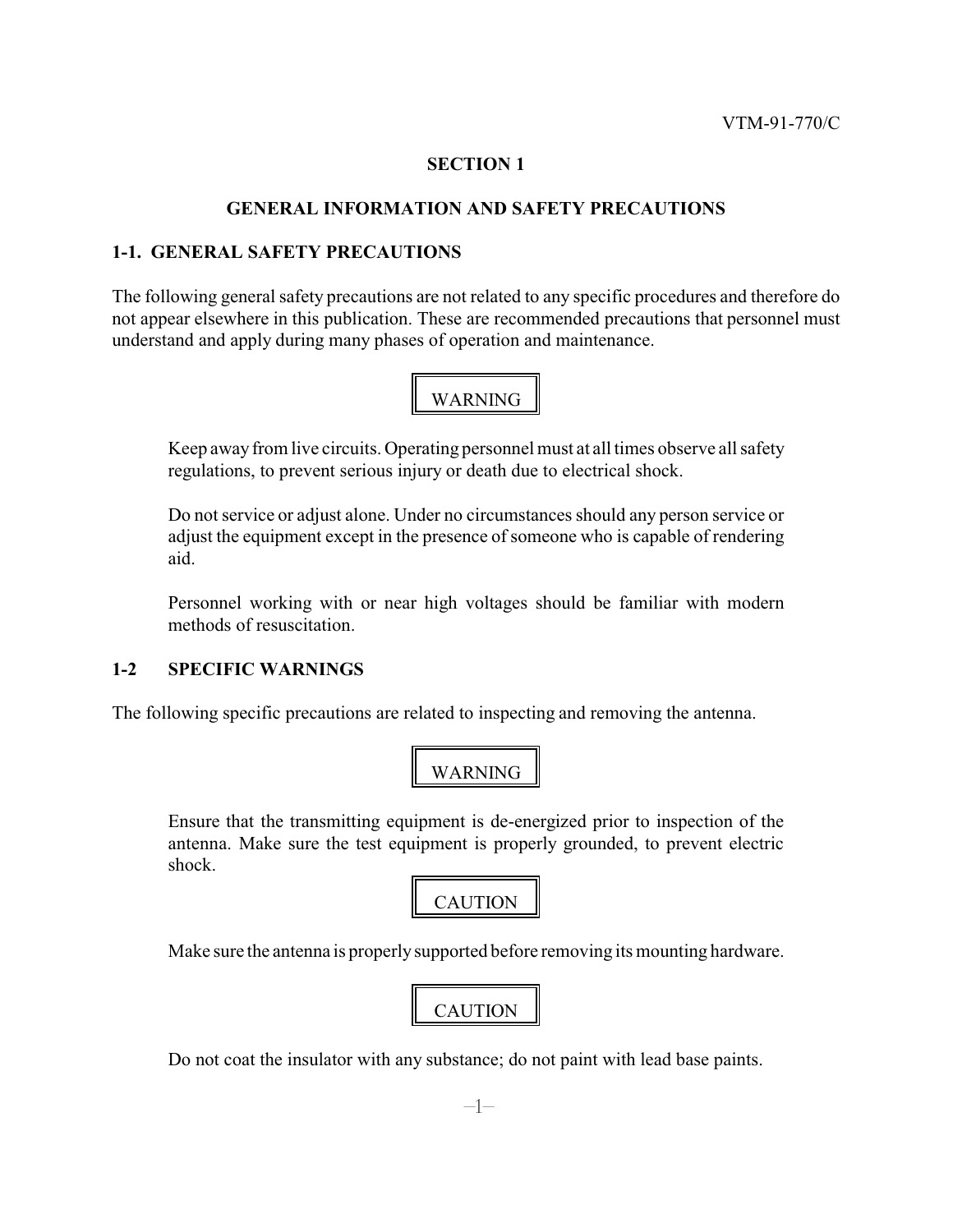#### **1-3. INTRODUCTION**

1-3.1 Purpose. This manual provides general information on the AS-3770B/U, as well as an operational and functional description of the antenna and installation data. Information in this manual will assist in installing and operating the antenna.

1-3.2 Scope. This technical manual is provided to aid in the operation and installation of the antenna.

1-3.3 Applicability. This manual applies to the single whip application of Antenna AS-3770B/U. Where this antenna is used in twin whip application, consult the appropriate antenna group technical manual.

#### **1-4. EQUIPMENT DESCRIPTION**

1-4.1 General Description. The antenna, shown in Figure 4-1 is an 18 foot transmitting/receiving whip antenna for general use with HF communications equipment. The antenna has an aluminum radiating element and an integral fibreglass insulator/mounting base.

1-4.2 Capabilities. The antenna provides vertically polarized, omnidirectional azimuth radiation from 10 to 30 MHz when the antenna is operated in a twin whip and tuner configuration. It may be employed for general purpose broadband communications reception from VLF to 30 MHz. It meets high shock requirements and provides minimum mast loadings.

1-4.3 Limitations. When used as directed, the antenna has no limitations.

#### **1-5. RELATIONSHIP TO OTHER EQUIPMENT**

The AS-3770B/U Antenna interfaces with the HF receiving and transmitting equipment.

#### **1-6. REFERENCE DATA**

Table 1-1 lists the reference data for the antenna.

#### **1-7. EQUIPMENT ACCESSORIES, AND DOCUMENTS SUPPLIED**

Table 1-2 lists the equipment and documents supplied.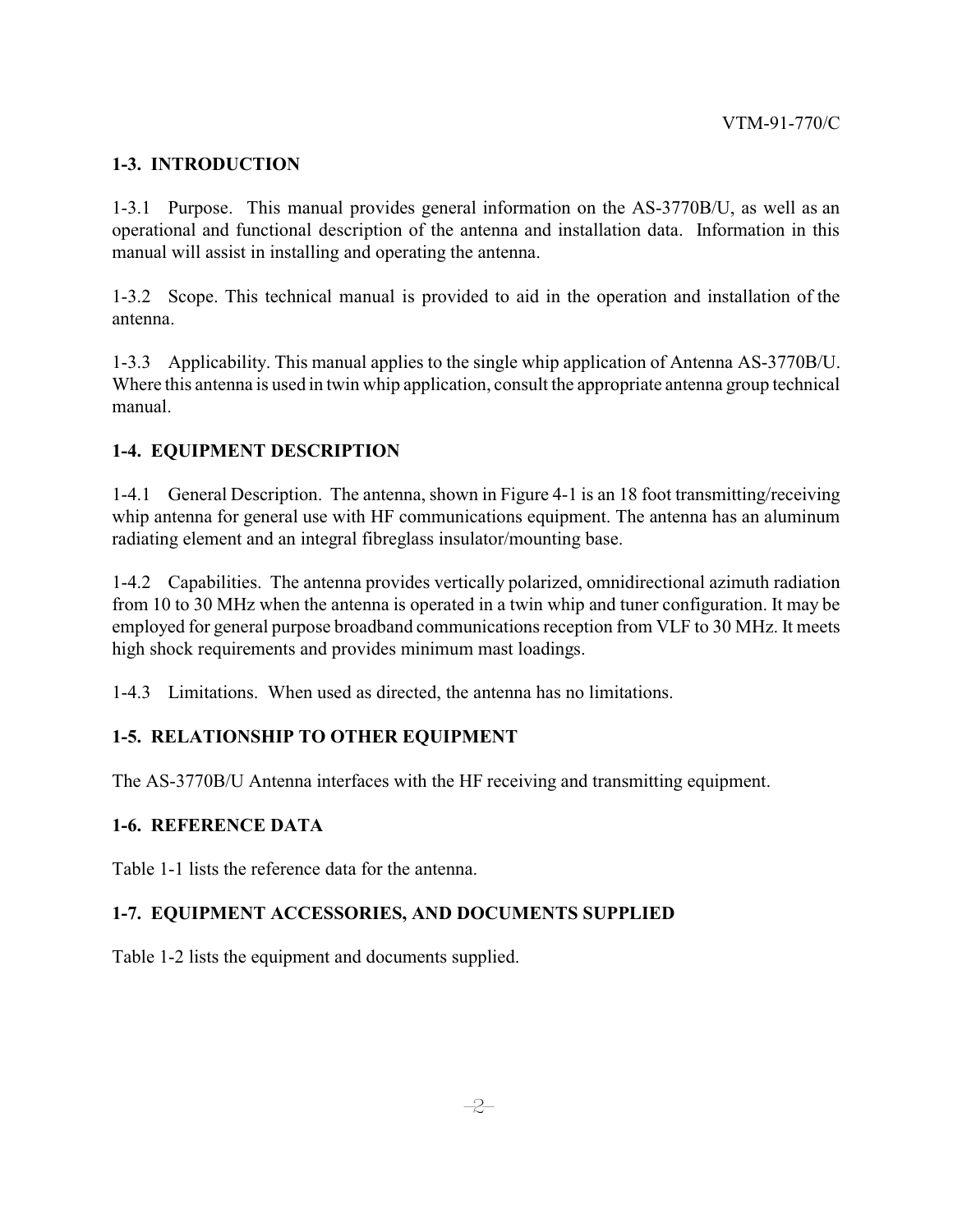**Table 1-1.** Reference Data

| <b>PARAMETER</b>         | <b>SPECIFICATION</b>                                                                               |  |  |
|--------------------------|----------------------------------------------------------------------------------------------------|--|--|
| <b>NOMENCLATURE</b>      | <b>ANTENNA AS-3770B/U</b>                                                                          |  |  |
| <b>MANUFACTURER</b>      | VALCOM MANUFACTURING GROUP, INC. 35736                                                             |  |  |
| <b>FREQUENCY RANGE</b>   | <b>TRANSMITTING: 10 TO 30 MHZ</b><br>(TWIN WHIPS AND TUNER)<br>RECEIVING: VLF TO 30 MHZ            |  |  |
| <b>IMPEDANCE</b>         | <b>VARIES</b>                                                                                      |  |  |
| <b>POLARIZATION</b>      | <b>VERTICAL</b>                                                                                    |  |  |
| POWER CAPABILITY         | <b>5 KW SINGLE ANTENNA</b>                                                                         |  |  |
| <b>RADIATION PATTERN</b> | <b>OMNIDIRECTIONAL</b>                                                                             |  |  |
| <b>TEMPERATURE</b>       | OPERATING: $-54^{\circ}$ C TO $+65^{\circ}$ C<br>NON OPERATING: $-62^{\circ}$ C TO $+71^{\circ}$ C |  |  |
| <b>WIND VELOCITY</b>     | <b>115 MPH</b>                                                                                     |  |  |
| <b>HUMIDITY</b>          | 95%                                                                                                |  |  |
| <b>SHOCK</b>             | QUALIFIED TO MEET MIL-S-901C, GRADE A                                                              |  |  |
| <b>VIBRATION</b>         | <b>QUALIFIED TO MEET MIL-STD-167-1 TYPE I</b>                                                      |  |  |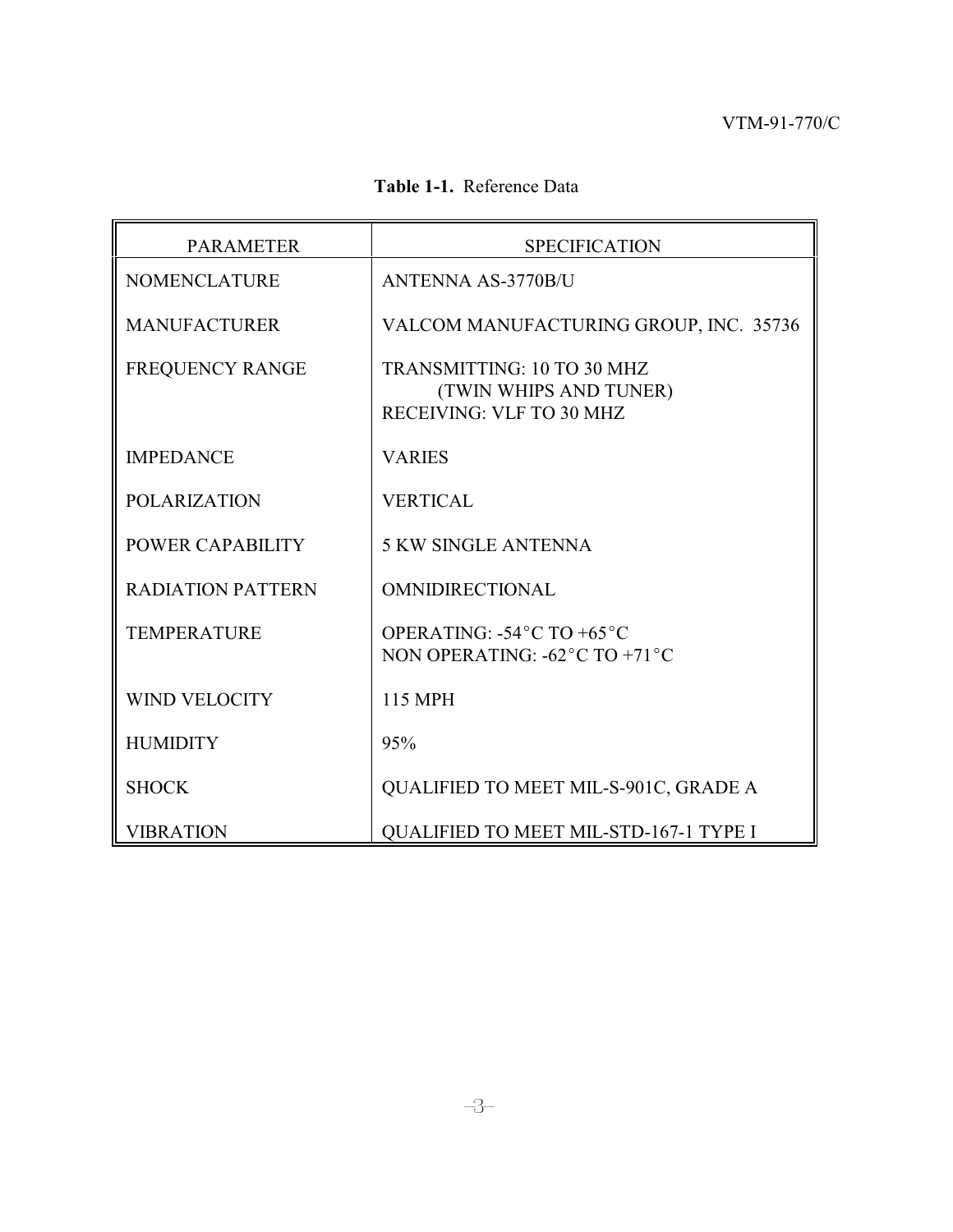|            | <b>NOMENCLATURE</b>                                                                 | <b>OVERALL DIMENSIONS (INCHES)</b> |            |                 |                | <b>WEIGHT</b>   |
|------------|-------------------------------------------------------------------------------------|------------------------------------|------------|-----------------|----------------|-----------------|
| <b>QTY</b> |                                                                                     | <b>CRATED</b>                      |            | <b>UNCRATED</b> |                | (POUNDS)        |
|            |                                                                                     | <b>HEIGHT</b>                      | <b>DIA</b> | <b>HEIGHT</b>   | <b>DIA</b>     | <b>UNCRATED</b> |
|            | <b>ANTENNA</b><br>AS-3770B/U                                                        |                                    |            | 216             | 8.50<br>(BASE) | 78              |
|            | <b>TECHNICAL</b><br><b>MANUAL FOR</b><br>AS-3770B/U<br><b>ANTENNA</b><br>VTM-91-770 |                                    |            |                 |                |                 |

**Table 1-2.** Equipment, Accessories and Documents Supplied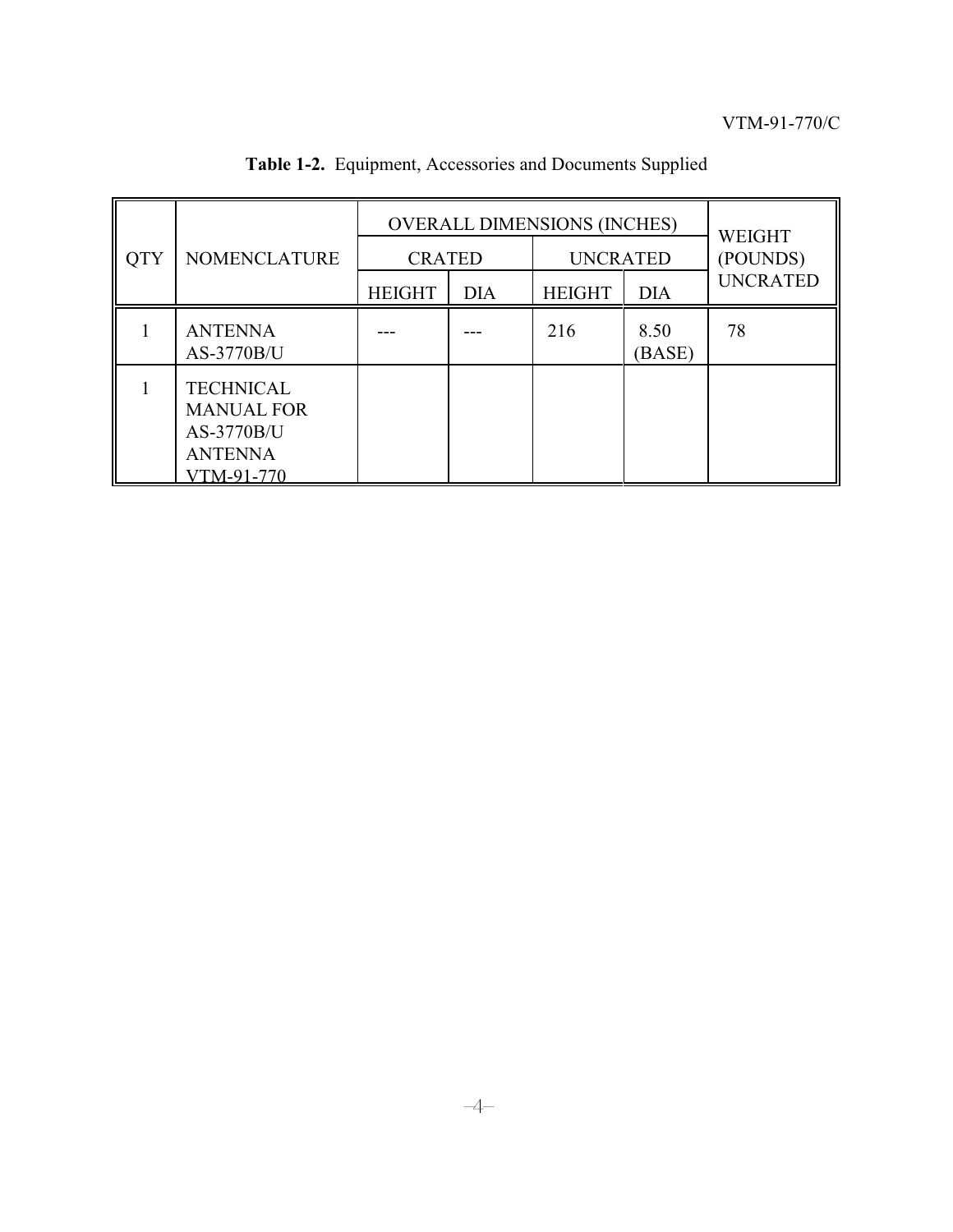#### **OPERATION**

#### **2-1. INTRODUCTION**

This chapter provides operating instructions for the antenna.

#### **2-2. CONTROLS AND INDICATORS**

The antenna contains no controls or indicators.

#### **2-3. OPERATING PROCEDURES**

2-3.1 Operator Turn-On. No operator turn-on procedures apply since no power is required to operate the antenna. However, the antenna is coupled to RF equipment (transmitter/receiver) and to associated systems which may require energizing. For operating instructions, consult the appropriate technical manuals.

2-3.2 Modes of Operation. The antenna operated automatically, and no operator intervention is required other than interconnecting various associated equipment with the antenna.

2-3.3 Operation Under Interfering Conditions. No additional or alternate instructions are necessary to operate the antenna under interfering conditions.

2-3.4 Operator Turn-off. Since no power is required to operate the antenna, no operator turn-off isrequired. However, the specific equipment connected to the antenna mayrequire operator turn-off. Consult the associated technical manuals for turn-off procedures.

2-3.5 Emergency Operation. No additional or alternate steps are necessary to operate the antenna under emergency conditions.

2-3.6 Emergency Turn-off. The antenna requires no emergency turn-off. For emergency turn-off of specific equipment connected to the antenna, consult the associated technical manuals.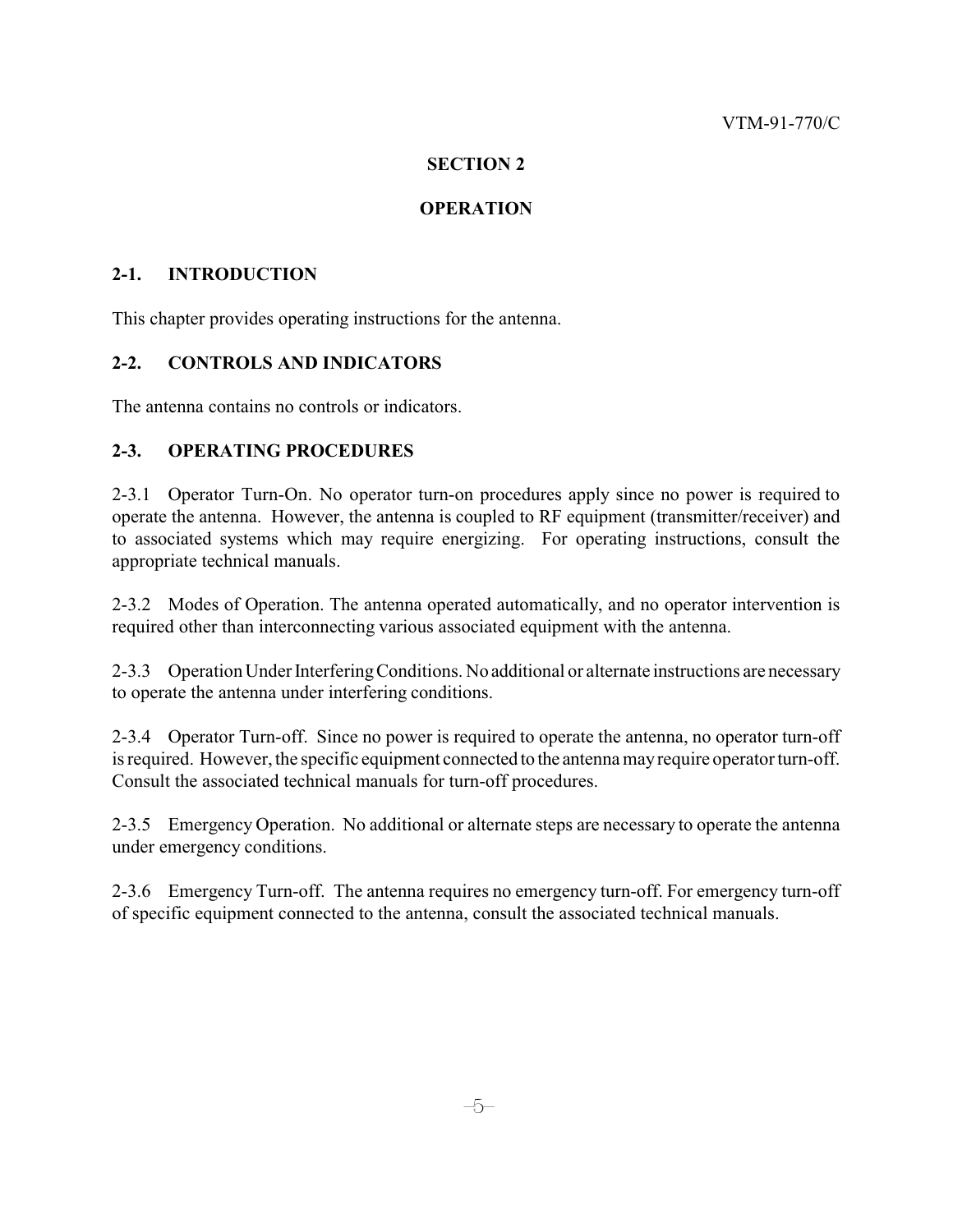#### **FUNCTIONAL DESCRIPTION**

#### **3-1. INTRODUCTION**

This chapter provides the functional description of the antenna.

#### **3-2. OVERALL LEVEL**

The antenna is a base mounted, high-power antenna which provides omnidirectional coverage for general purpose communications reception from VLF to 30 MHz and for transmission from 10 to 30 MHz when used in a twin whip and tuner configuration.

#### **3-3. MAJOR FUNCTION LEVEL**

The antenna consists of an aluminum radiating element and an integral fibreglass insulator/mounting flange. The aluminum radiating element tapers from approximately 5 inches in diameter at the base insulator to approximately 2.62 inches in diameter at the top. The integral fibreglass insulator/mounting flange isolates the radiating element of the antenna from the ground and physically supports the element. The insulator/mounting flange is constructed of high-strength, laminated epoxy fibreglass materials.

When the antenna is used for transmitting, an antenna coupler is required. When used for receiving, the antenna requires the use of a termination box. For transmitting or receiving, a feedwire assembly is required to connect the antenna to the antenna coupler or termination box.

3-3.1 Feedwire Assembly. The feedwire assembly is provided by installing activity and provides a means of attaching the antenna tuner or termination box to the antenna.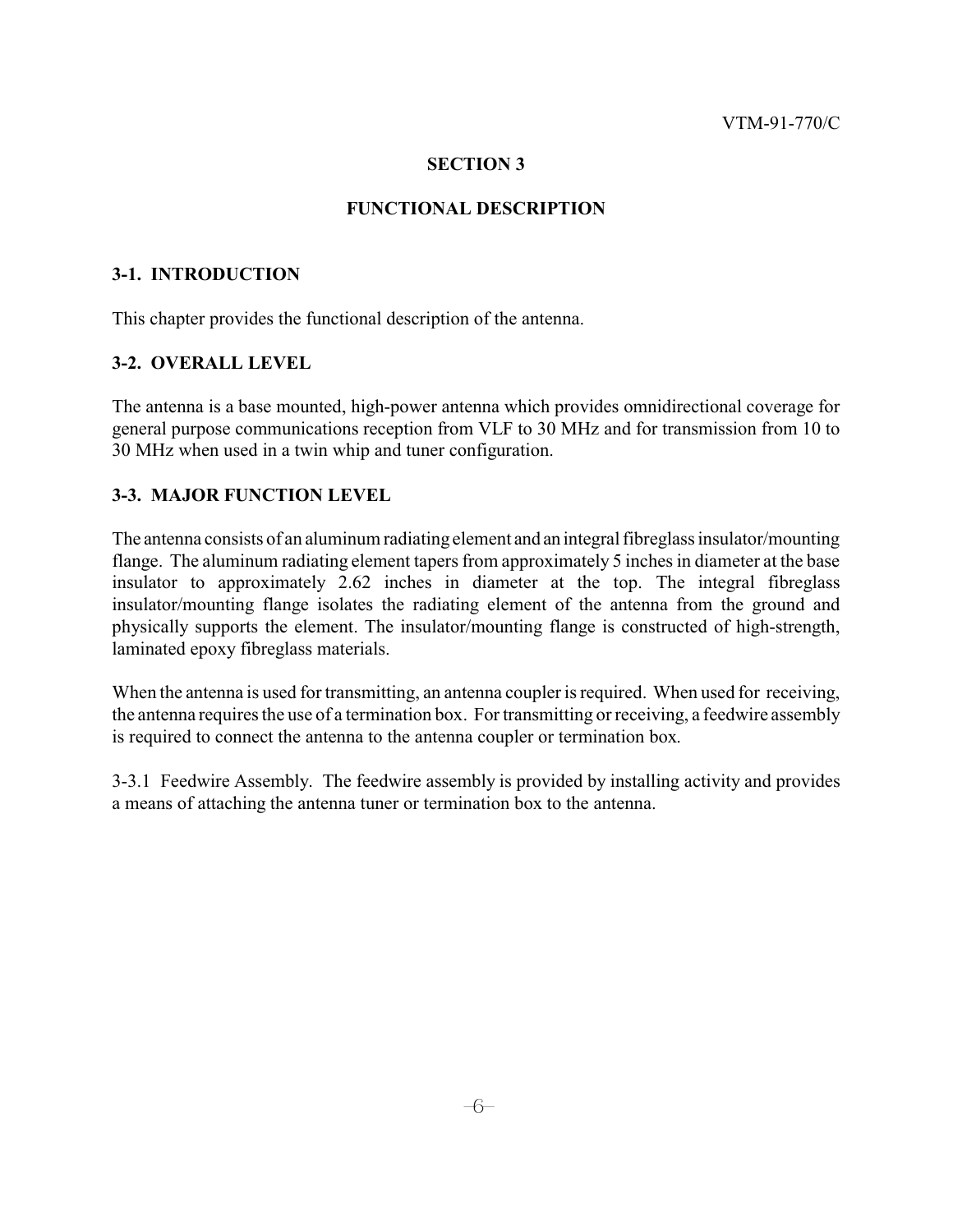#### **INSTALLATION**

#### **4-1. SITE INFORMATION**

Valcom's AS-3770B/UHF Antenna is designed primarily for shipboard installation. The antenna can also be used at shore installations. The antenna should be installed in a non-obstructed environment, clear from any contiguous structures, such as masts, bulkheads, or other metal objects.

#### **4-2. TOOLS AND MATERIALS REQUIRED**

3/4" (normally) wrenches for 1/2" hardware for antenna base bolts (not provided). 7/16" wrenches for feed-point connector bolts No other special tools and materials are required for installation.

#### **4-3. UNPACKING AND REPACKING**

Table 1-2 gives data on the overall dimensions, volume, and weight of the crated antenna. To unpack, carefully remove the screws holding the cover, and remove the antenna from the container. Save the container to pack the antenna for reshipment. No special handling procedures are required; observed normal precautions when handling the antenna.

#### **4-4. FOUNDATION**

The antenna should be installed vertically on a mounting plate that has bolt holes matching those in the antenna base (see figure 4-1).

#### **4-5. INPUT REQUIREMENTS**

The antenna has an rf power handling capability of 5 kW when used singularly or 10 kW when used in a twin whip configuration with tuner in the 10 to 30 MHz frequency range.

#### **4-6. INSTALLATION PROCEDURES**

After unpacking the antenna, proceed with its installation as follows:

- a. Examine the exterior of the antenna for damage; make sure that the radiating element and the base has not been damaged, misaligned, or fractured.
- b. Carefully lift the antenna to its mounting platform. Align the mounting holes of the base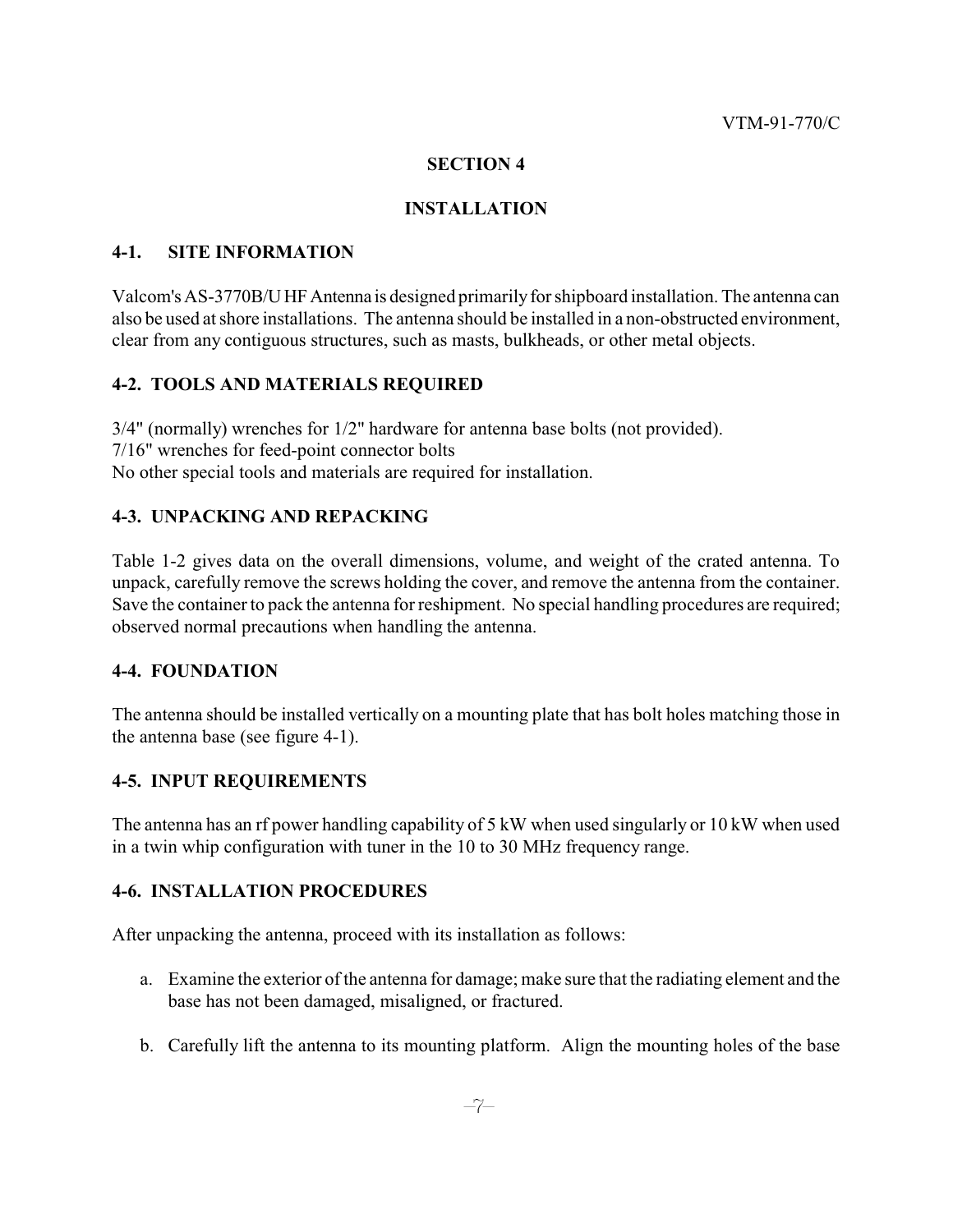flange with the mounting holes in the platform.

- c. Secure the antenna to its mounting plate with using eight 1/2-13 hex head cap screws (not provided), along with two flat-washers, a split-lock-washer and a nut. Bolt length will need to be determined by the installing activity. A final torque between 90-100 ft-lbs is acceptable for the bolts.
- d. Connect the system feedline to the antenna at any one or all of the three feedpoints as required.

#### **4-7. INSTALLATION CHECKOUT**

Checkout of the antenna after installation can only be accomplished by operating the receiving and transmitting equipment that is used with the antenna.

Note: If replacing an existing antenna with a new antenna, it is recommended that new mounting hardware be used.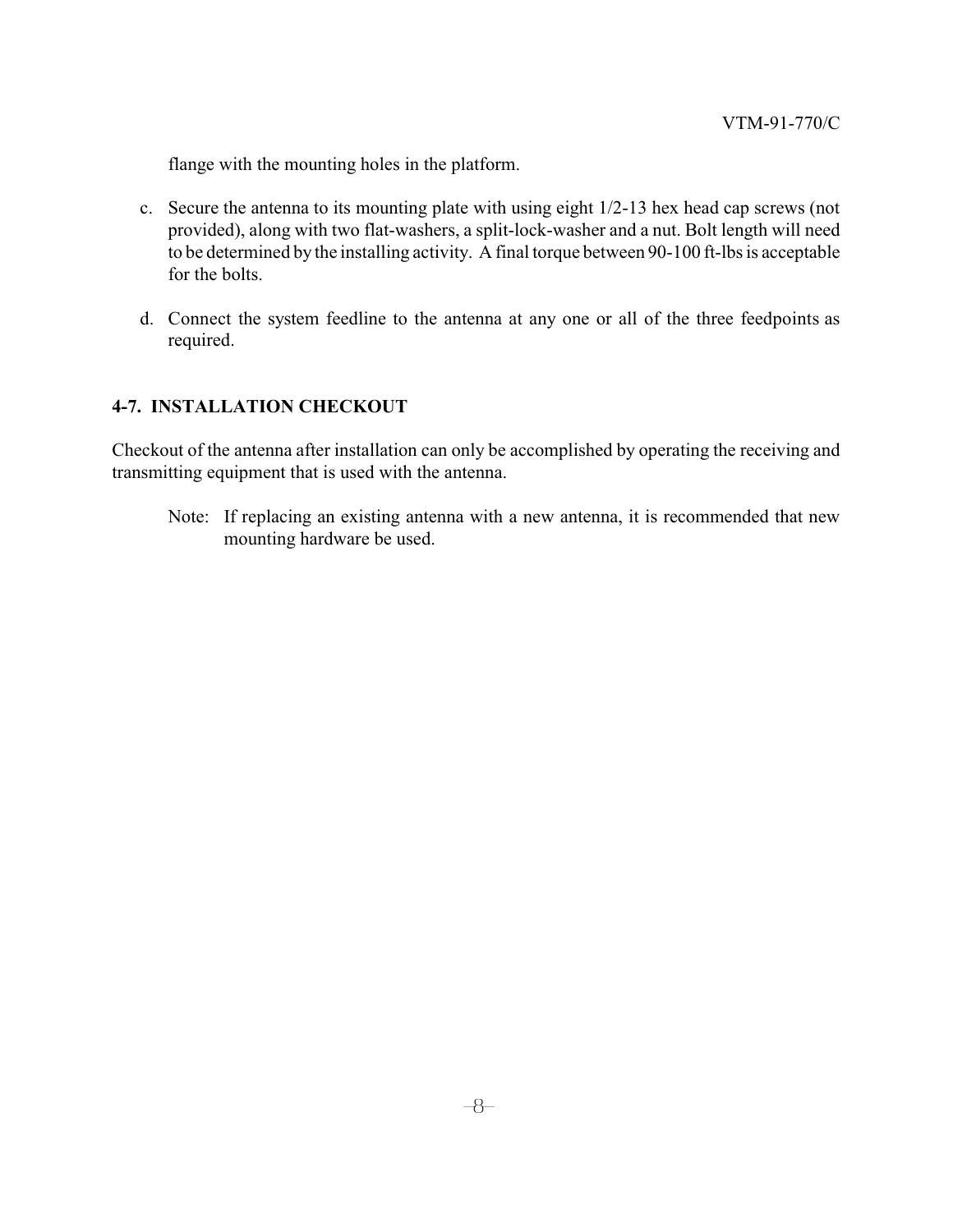

**Figure 4-1** Outline Drawing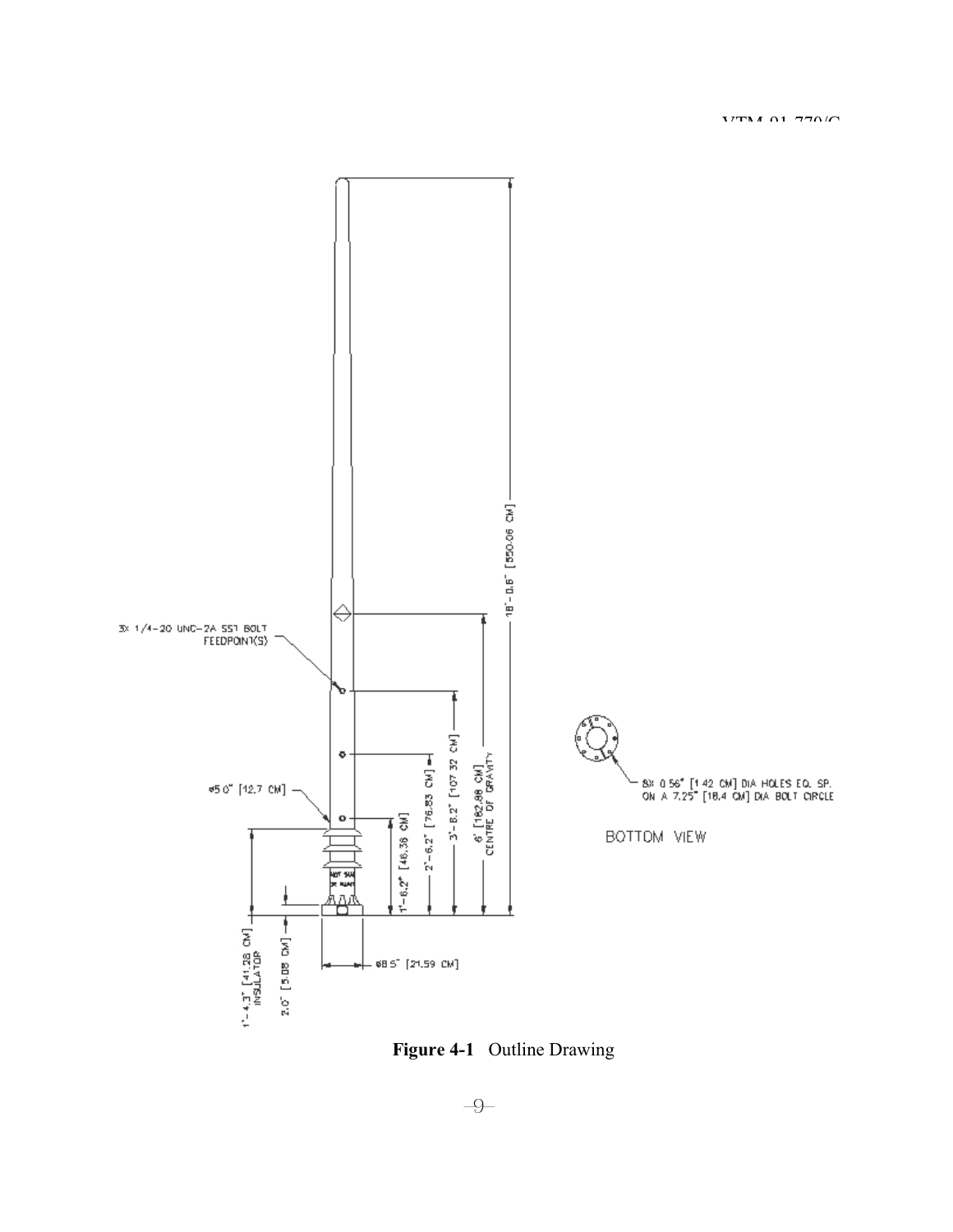#### **MAINTENANCE**

#### **5-1. SCHEDULED MAINTENANCE**

The antenna is virtually maintenance free. The external finish is a silicone alkyd paint. The minimum finish life before showing signs of deterioration should be at least six years under normal climate conditions.

When used in salt-water environments, it is recommended to wash the antenna base with fresh water to remove any build-up of dried salt residue. This must be performed on a monthly basis, when exposed to sea-spray.

Use a small wire brush to clear any debris from the drain groove found in the bottom of the antenna base.

All threaded hardware, including the base mounting bolts and the input power connector bolts should be inspected for signs of damage and to ensure proper tightness (suggested torque settings can be found on page 8). In most cases a quick visual inspection is all that is required. This must be performed on a monthly basis or whenever practical.

#### **5-2. CORRECTIVE MAINTENANCE**

Generally, no corrective maintenance is possible or required. If the antenna is severely damaged, itmust be replaced bya new antenna. Workshops having experience in handling epoxyfibreglass composite structures and/or aluminum construction may attempt the repair of minor surface damage if practicable.

#### **NOTE**

#### DO NOT USE LEAD BASE PAINT TO TOUCH-UP OR REPAINT THE ANTENNA. USE ONLY EPOXY BASE PAINT.